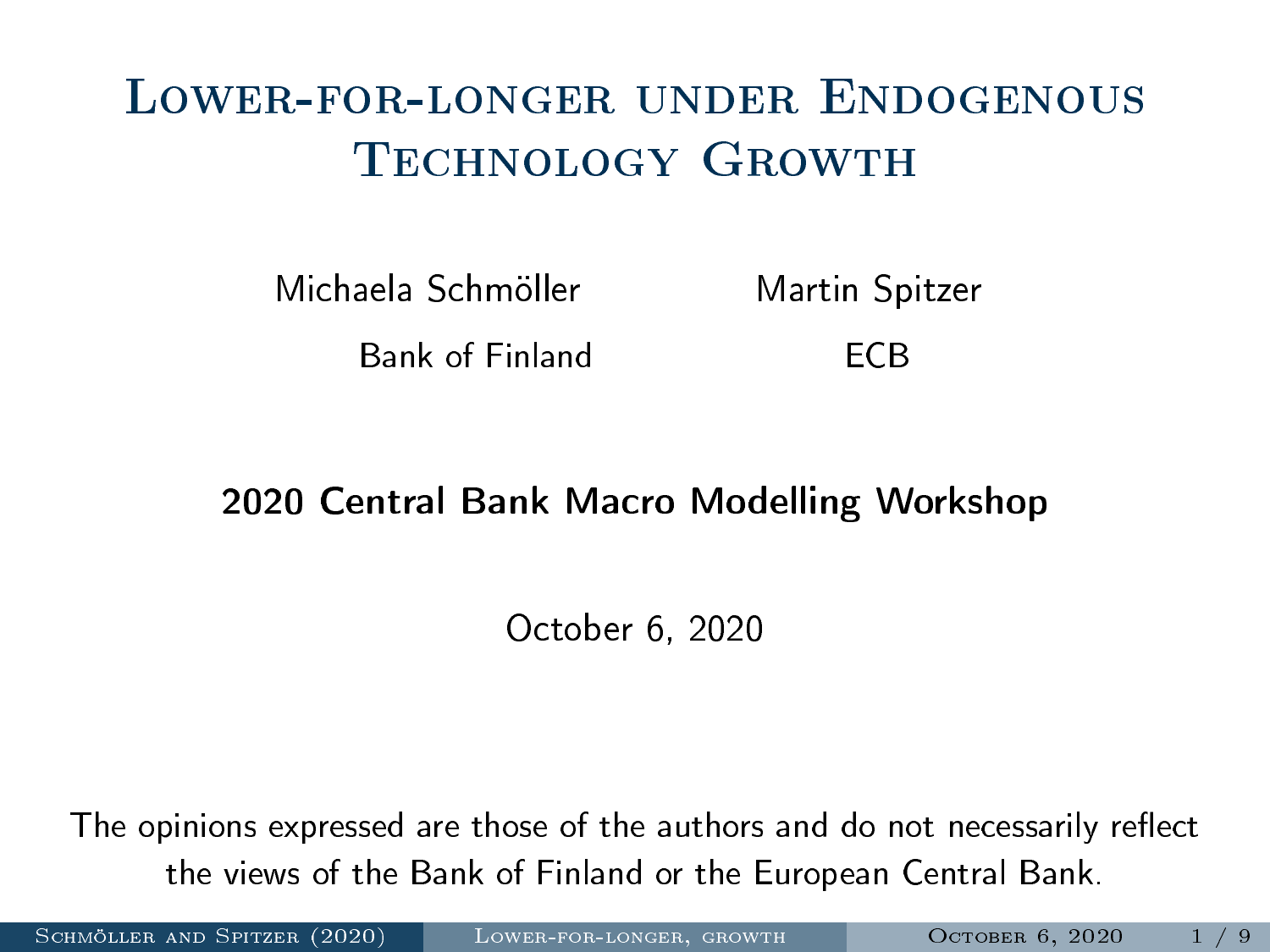### OUTLINE

#### • Main objectives:

- ► Study monetary policy strategies for a low r\* environment in a DSGE model with endogenous technology mechanism
- $\blacktriangleright$  Evaluate their performance in inflation and output stabilization (shortand long-run) at the ELB

#### • Research questions:

- How large are the true ZLB-induced costs when accounting for the long-run output losses through hysteresis effects in TFP?
- 2 What are the benefits of targeting the long-run output gap?
- <sup>3</sup> How do lower-for-longer monetary policy strategies perform under endogenous technology growth?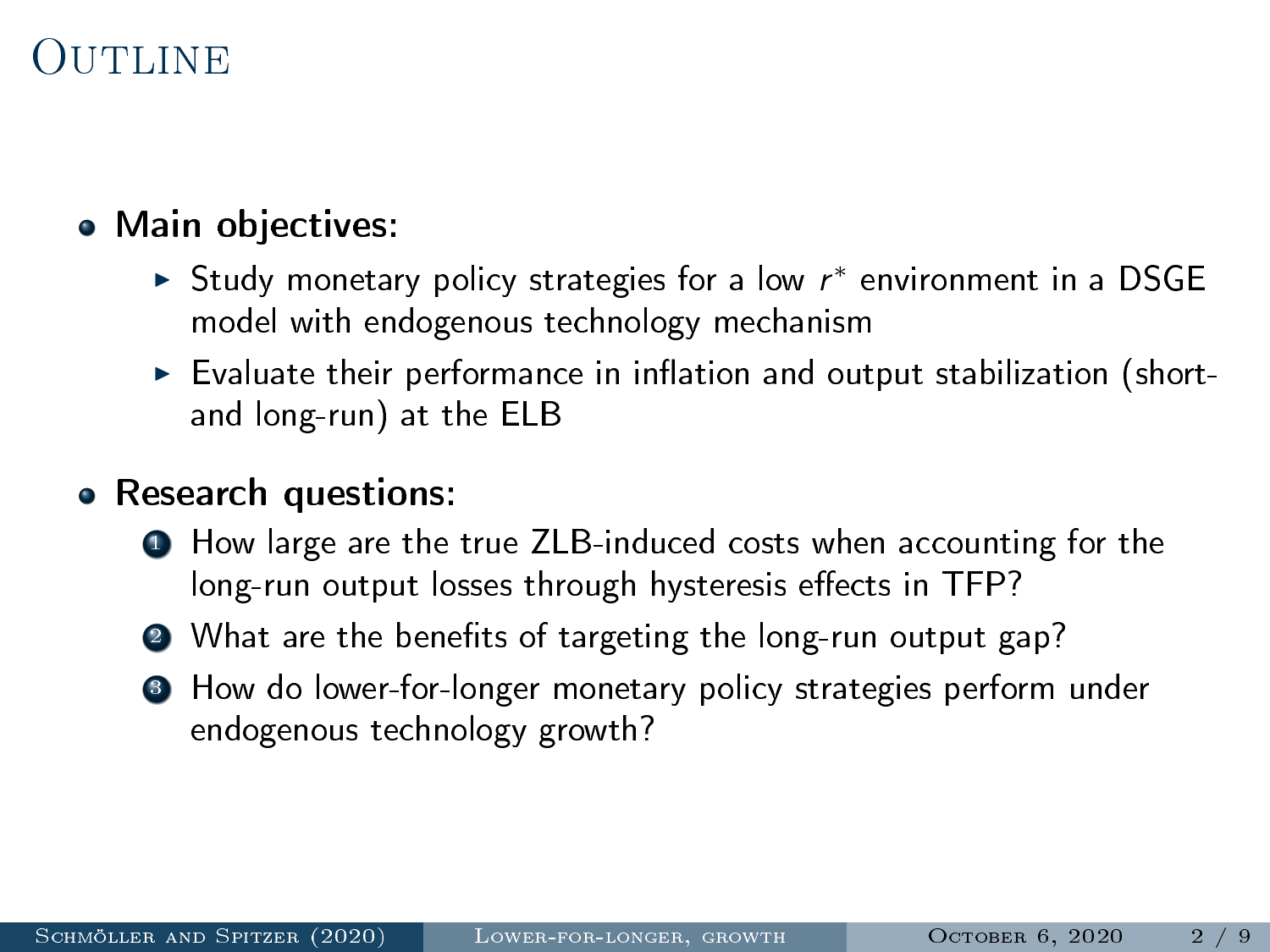## Model framework

- Medium-scale DGSE model with endogenous technology mechanism (based on Moran and Queralto (2018, JME))
- Endogenous TFP dynamics: R&D and technology adoption
- Otherwise standard DSGE model features (Christiano et al. (2005); Smets and Wouters (2007))
	- $\triangleright$  Calvo price and wage rigidities
	- $\triangleright$  Nominal interest rates subject to the ZLB constraint
- Monetary policy strategies:
	- $\triangleright$  Standard Taylor rules
	- $\blacktriangleright$  Hysteresis-augmented Taylor rule
	- $\blacktriangleright$  Price level targeting
	- $\blacktriangleright$  Average inflation targeting
	- $\blacktriangleright$  Temporary price level targeting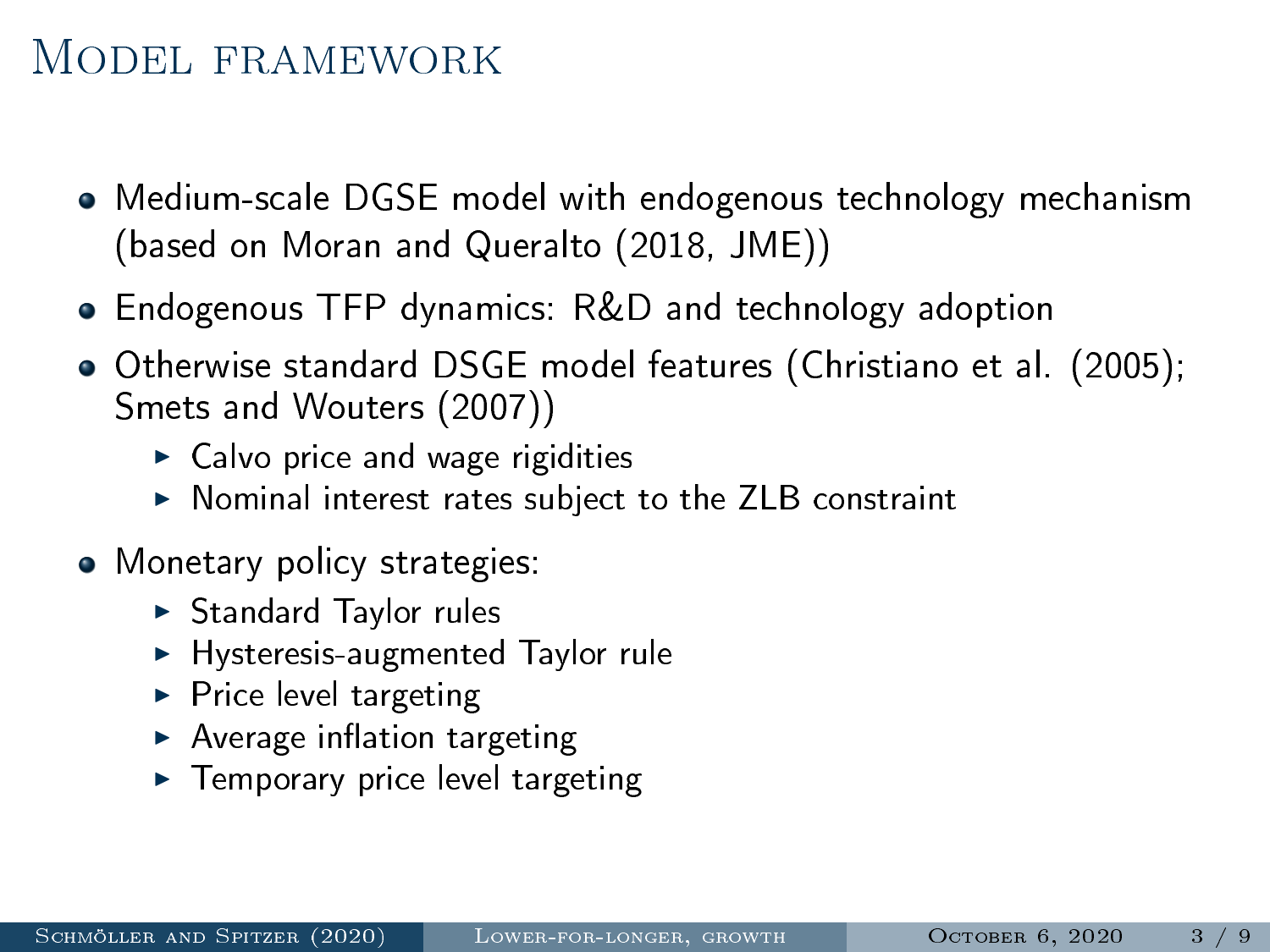# ZLB-induced losses more severe than commonly assessed under endogenous TFP dynamics

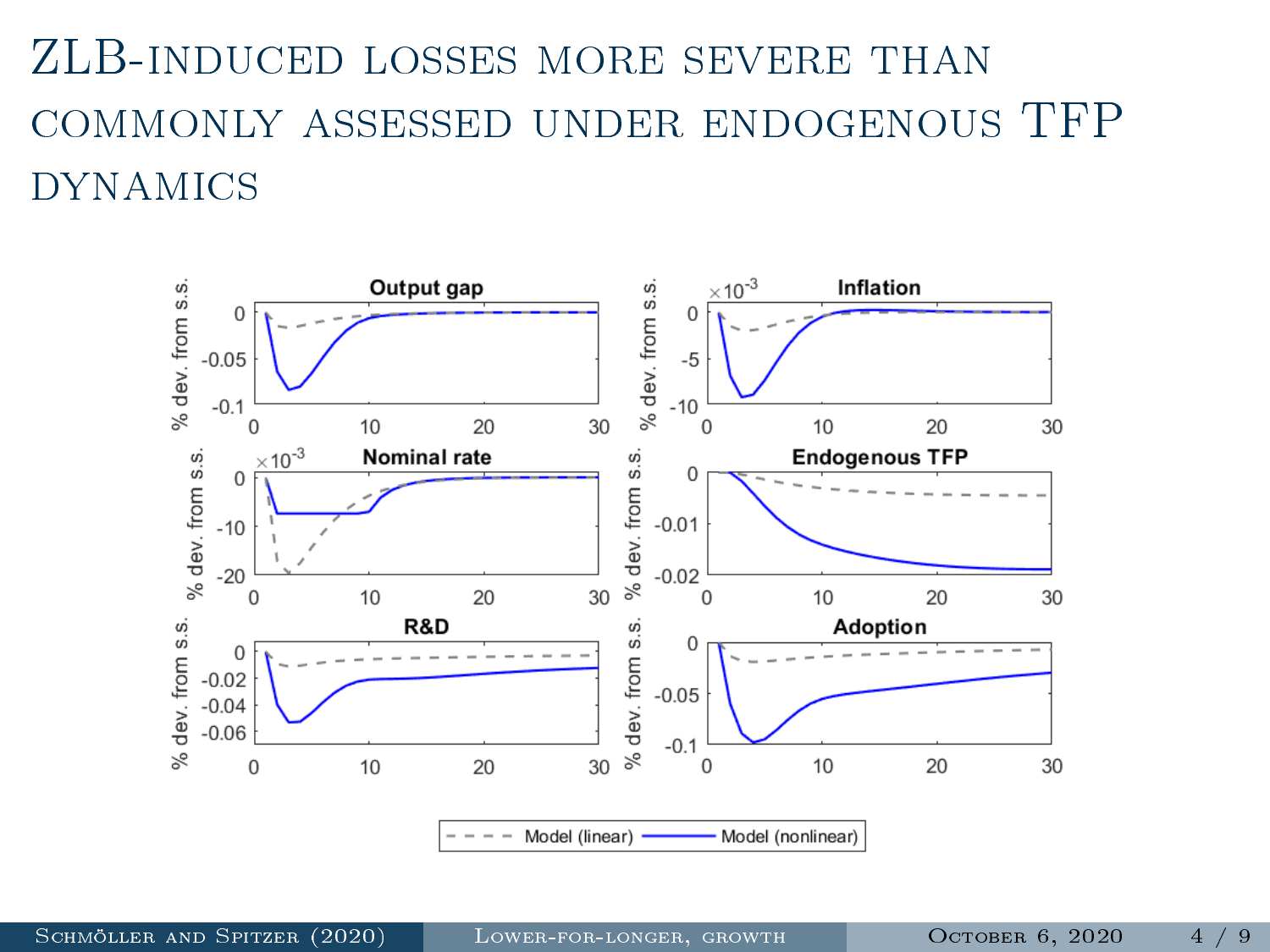# Hysteresis-augmented Taylor rule

- Premature tightening under standard Taylor rules
- Lower-for-longer feature supports inflation and closure of output gap
- **•** Targeting the technology gap prevents long-run output losses

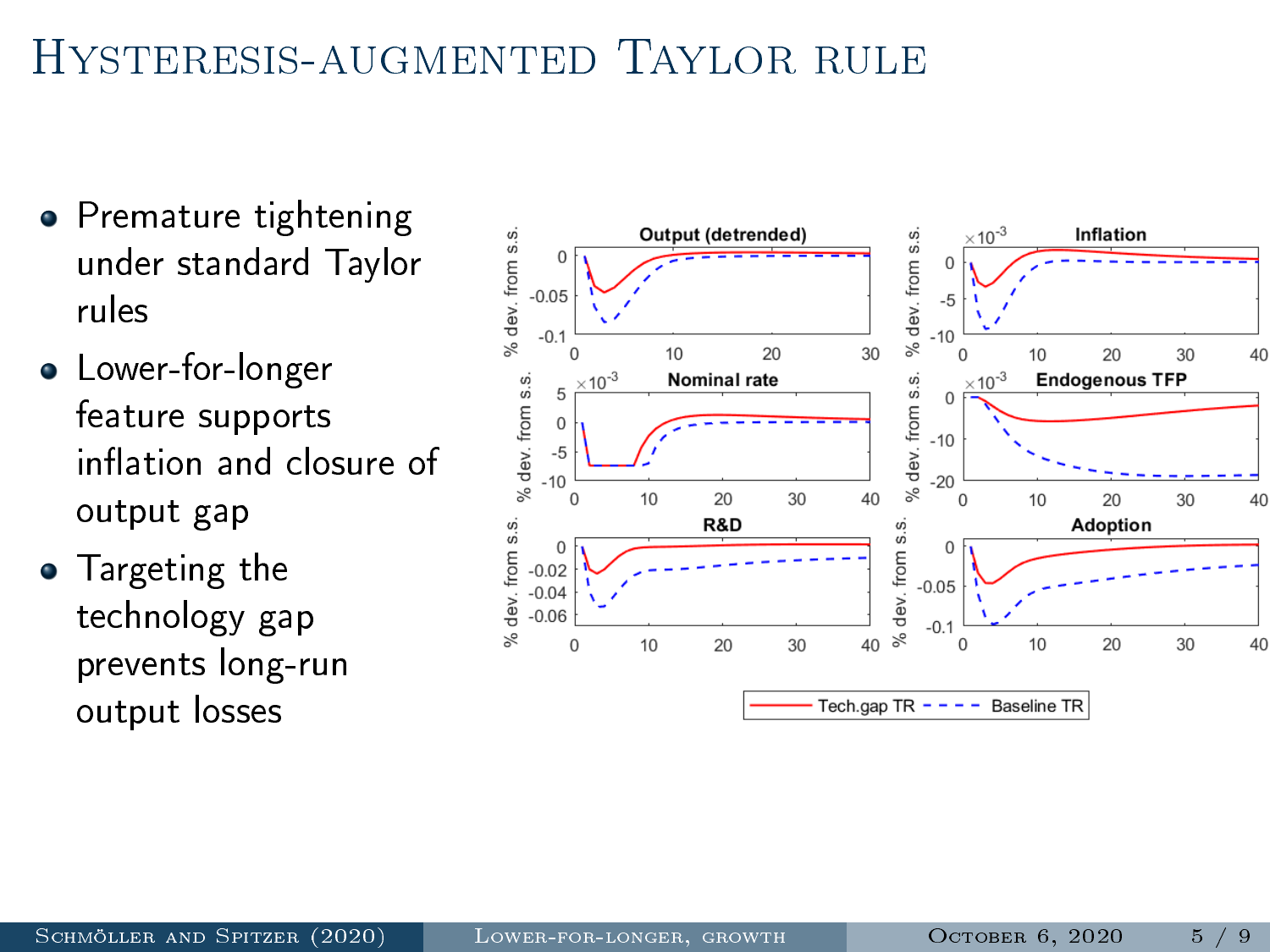## Variants of price level targeting

- **o** Inflation shortfall made up in full by subsequent overshooting
- Substantial reduction of long-term output losses
- Temporary PLT: preserves benefits of PLT at the ELB

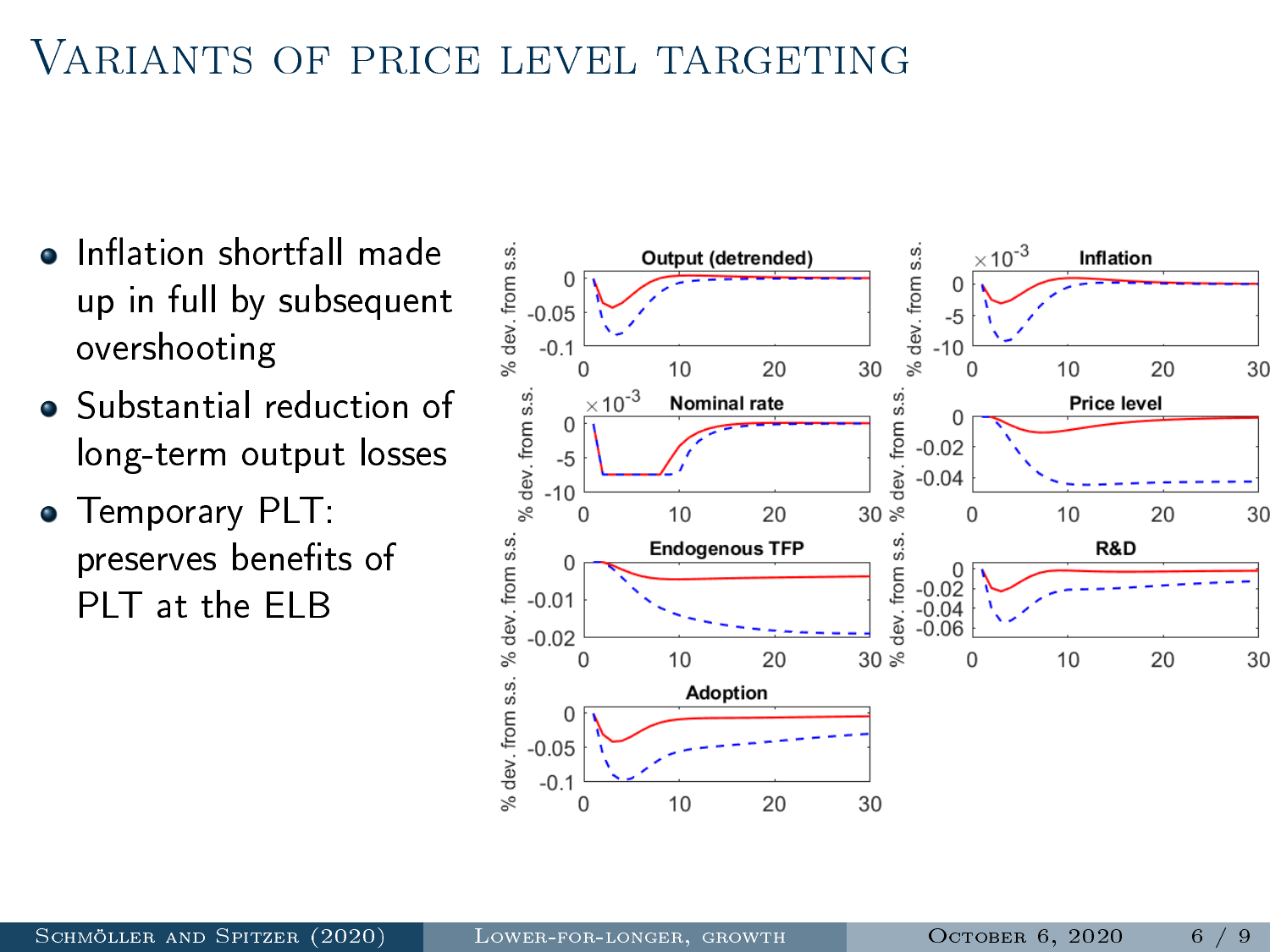## AVERAGE INFLATION TARGETING

- **e** Restricts accumulation of inflation shortfall to averaging horizon
- **•** Beneficial effect on inflation and the short-run output gap
- **•** Longer averaging windows associated with reduced long-run output losses

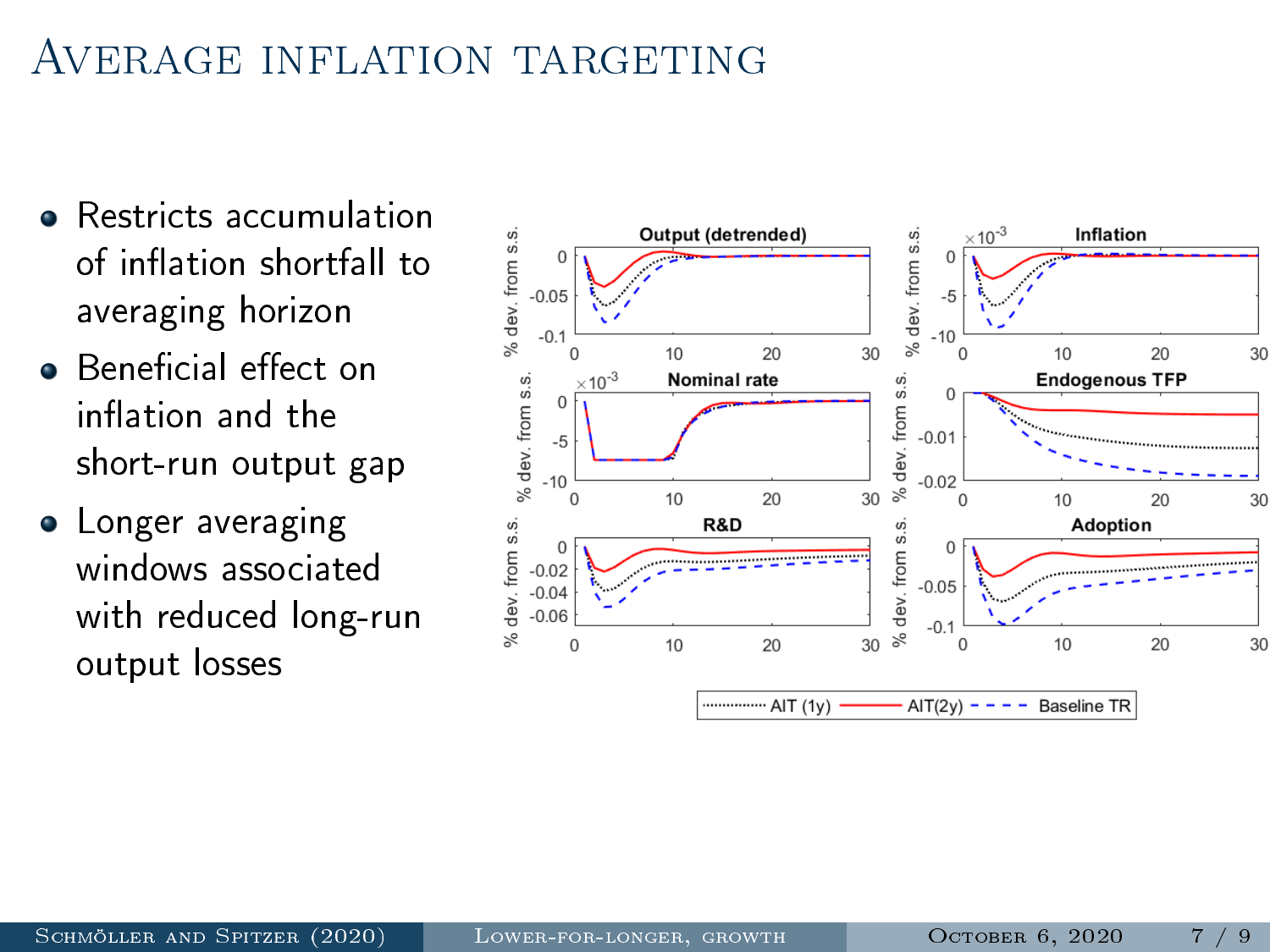# Response to an inflationary liquidity demand **SHOCK**

- Price level targeting and average inflation targeting limit the permanent increases in the technology gap
- **•** Temporary PLT: technology stock permanently above initial steady state